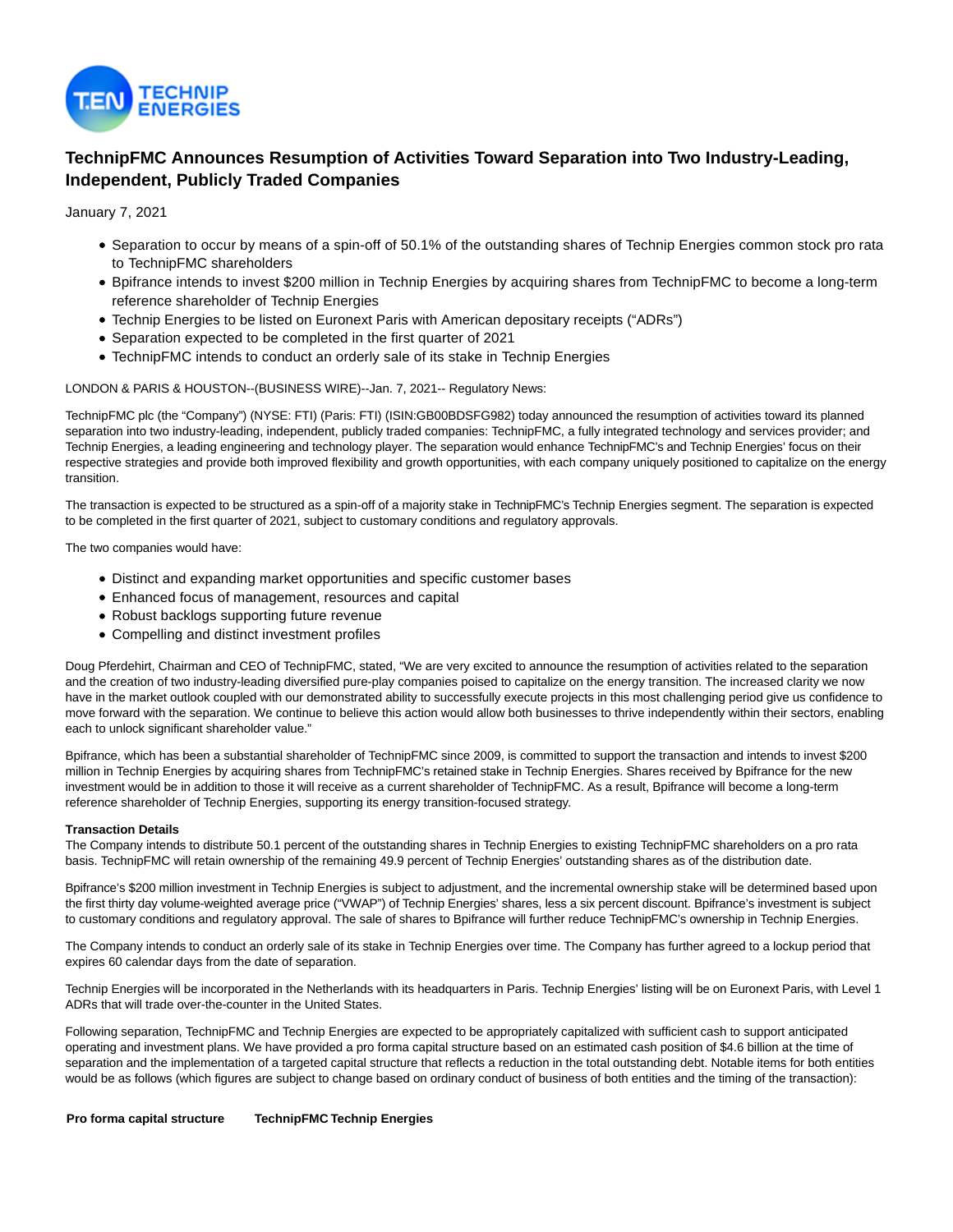## **(In millions)**

| Cash and cash equivalents | \$500     | \$3,600    |
|---------------------------|-----------|------------|
| Debt <sup>1</sup>         | (\$2,200) | $($ \$900) |
| Net (debt) cash           | (\$1,700) | \$2,700    |

#### **Revolving credit facility**

**Capacity** (undrawn at separation)  $$1,000$   $$750$ 

<sup>1</sup>Financing commitments for both companies have been secured from leading international financial institutions. TechnipFMC will retain the outstanding public and private debt but for the European commercial paper program that will be retained by Technip Energies.

The Company believes that the allocation of cash and debt will allow Technip Energies to attain an investment grade capital structure upon completion of the separation. The Company also believes that TechnipFMC's pro forma capital structure has the ability to support an investment grade rating by at least one credit rating agency.

The successful completion of the planned spin-off is subject to general market conditions, regulatory approvals and final Board approval.

## **Upcoming Events**

Technip Energies will host a Capital Markets Day ("CMD") event prior to the separation where it will (1) highlight Technip Energies' extensive project delivery capability and technology, products and services offering, (2) discuss its long-term strategic vision and unique positioning in the energy transition and (3) review its financial performance.

In advance of the CMD, Technip Energies will publicly file a draft registration statement with the U.S. Securities and Exchange Commission on Form F-1 (the "F-1"). In advance of the spin-off, Technip Energies will publicly file definitive versions of the F-1 as well as a European prospectus that has been approved by the Dutch Authority for the Financial Markets (Stichting Autoriteit Financiële Markten) and passported to the French Autorité des marchés financiers. The F-1 and European prospectus will include carve-out financials for the years ended December 31, 2017, 2018 and 2019 and for the six months ended June 30, 2020 under International Financial Reporting Standards ("IFRS") as adopted by the European Union.

The Company will also make available historical, pro forma financial information under U.S. GAAP for TechnipFMC for the years ended December 31, 2017, 2018 and 2019 and for the three months ended March 31, June 30, and September 30 of 2020.

#### **Advisors**

Rothschild & Co. is acting as financial advisor, and Latham & Watkins, LLP is acting as a legal advisor with Darrois Villey Maillot Brochier and De Brauw Blackstone Westbroek N.V. serving as additional legal advisors, to the Company.

## **About TechnipFMC ("RemainCo")**

With approximately 21,000 employees, TechnipFMC would be the largest diversified pure play in the industry. The Company's role will be to support clients in the delivery of unique, integrated production solutions. TechnipFMC will continue to transform the industry through its pioneering integrated delivery model – iEPCI™, technology leadership and digital innovation.

Doug Pferdehirt, Chairman and Chief Executive Officer of TechnipFMC, and Maryann Mannen, Executive Vice President and Chief Financial Officer of TechnipFMC, will continue to serve in their roles following the separation. TechnipFMC will remain incorporated in the United Kingdom with headquarters in Houston and listings on both the NYSE and Euronext Paris.

# **About Technip Energies**

With approximately 15,000 employees, Technip Energies would be one of the largest engineering and technology companies globally, with leadership positions in LNG, hydrogen and ethylene as well as growing market positions in sustainable chemistry and CO2 management. In addition, the new company will benefit from its robust project delivery model and extensive technology, products and services offering. The company would comprise the Technip Energies segment, including Genesis – a leader in advisory services and front end engineering.

Technip Energies will be led by an experienced, proven management team. Arnaud Pieton, who currently serves as President Technip Energies, will serve as Chief Executive Officer. Bruno Vibert will serve as Chief Financial Officer, and Marco Villa will serve as Chief Operating Officer.

## **Important Information for Investors and Securityholders**

## **Forward-looking statements**

This release contains "forward-looking statements" as defined in Section 27A of the United States Securities Act of 1933, as amended, and Section 21E of the United States Securities Exchange Act of 1934, as amended. Words such as "expect," "plan," "intend," "would," "will," and similar expressions are intended to identify forward-looking statements, which are generally not historical in nature, and include any statements with respect to the potential separation of the Company into TechnipFMC and Technip Energies, the expected financial and operational results of TechnipFMC and Technip Energies after the potential separation and expectations regarding TechnipFMC's and Technip Energies' respective capital structures, businesses or organizations after the potential separation. Such forward-looking statements involve significant risks, uncertainties and assumptions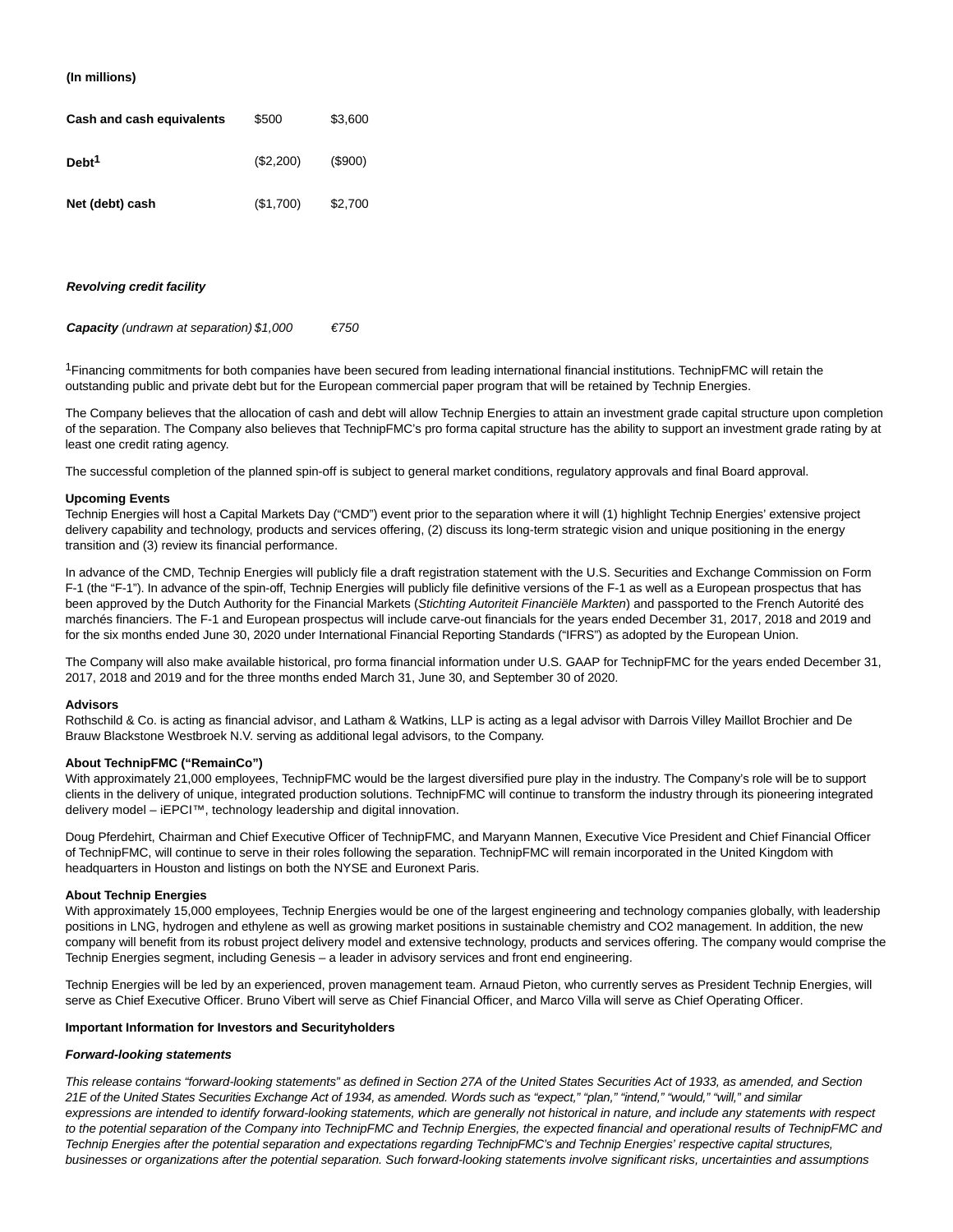that could cause actual results to differ materially from our historical experience and our present expectations or projections. For information regarding known material factors that could cause actual results to differ from projected results, please see our risk factors set forth in our filings with the U.S. Securities and Exchange Commission, which include our Annual Reports on Form 10-K, Quarterly Reports on Form 10-Q, and Current Reports on Form 8-K, our filings with the Autorité des marchés financiers or the U.K. Financial Conduct Authority, as well as the following:

- risks associated with disease outbreaks and other public health issues, including the coronavirus disease 2019 ("COVID-19"), their impact on the global economy and the business of our company, customers, suppliers and other partners, changes in, and the administration of, treaties, laws, and regulations, including in response to such issues and the potential for such issues to exacerbate other risks we face, including those related to the factors listed or referenced below;
- risks associated with the impact or terms of the potential separation;
- risks associated with the benefits and costs of the potential separation, including the risk that the expected benefits of the potential separation will not be realized within the expected time frame, in full or at all;
- risks that the conditions to the potential separation, including regulatory approvals, will not be satisfied and/or that the potential separation will not be completed within the expected time frame, on the expected terms or at all;
- the expected tax treatment of the potential separation, including as to shareholders in the United States or other countries;
- risks associated with the sale by TechnipFMC of shares of Technip Energies to Bpifrance, including whether the conditions to closing will be satisfied;
- changes in the shareholder bases of the Company, TechnipFMC and Technip Energies, and volatility in the market prices of their respective shares, including the risk of fluctuations in the market price of Technip Energies' shares as a result of substantial sales by TechnipFMC of its interest in Technip Energies;
- risks associated with any financing transactions undertaken in connection with the potential separation;
- the impact of the potential separation on our businesses and the risk that the potential separation may be more difficult, time-consuming or costly than expected, including the impact on our resources, systems, procedures and controls, diversion of management's attention and the impact on relationships with customers, governmental authorities, suppliers, employees and other business counterparties;
- unanticipated changes relating to competitive factors in our industry;
- our ability to timely deliver our backlog and its effect on our future sales, profitability, and our relationships with our customers;
- our ability to hire and retain key personnel;
- U.S. and international laws and regulations, including existing or future environmental or trade/tariff regulations, that may increase our costs, limit the demand for our products and services or restrict our operations;
- disruptions in the political, regulatory, economic and social conditions of the countries in which we conduct business; and
- downgrade in the ratings of our debt could restrict our ability to access the debt capital markets.

We caution you not to place undue reliance on any forward-looking statements, which speak only as of the date hereof. We undertake no obligation to publicly update or revise any of our forward-looking statements after the date they are made, whether as a result of new information, future events or otherwise, except to the extent required by law.

# **Disclaimers**

This press release is intended for informational purposes only for the shareholders of TechnipFMC, the majority of whom reside in the United States, the United Kingdom and Europe. This press release does not constitute a prospectus within the meaning of Regulation (EU) 2017/1129 of the European Parliament and of the Council of June 14, 2017 (the "Prospectus Regulation"), and Technip Energies' shares will be distributed in circumstances that do not constitute "an offer to the public" within the meaning of the Prospectus Regulation. This press release is not intended for distribution in jurisdictions that require prior regulatory review and authorization to distribute a press release of this nature.

All figures presented herein are in accordance with generally accepted accounting principles ("GAAP") in the United States other than net (debt) cash, which is a non-GAAP financial measure reflecting cash and cash equivalents, net of debt. The Company's management uses this non-GAAP financial measure to evaluate our capital structure and financial leverage. We believe net debt, or net cash, is a meaningful financial measure that may assist investors in understanding our financial condition and recognizing underlying trends in our capital structure. Net (debt) cash should not be considered as an alternative to, or more meaningful than, cash and cash equivalents as determined in accordance with U.S. GAAP or as an indicator of our operating performance or liquidity. Technip Energies will report under IFRS with the euro as its functional currency.

### **###**

# **About TechnipFMC**

TechnipFMC is a global leader in the energy industry; delivering projects, products, technologies and services. With our proprietary technologies and production systems, integrated expertise, and comprehensive solutions, we are transforming our customers' project economics.

Organized in three business segments — Subsea, Surface Technologies and Technip Energies — we are uniquely positioned to deliver greater efficiency across project lifecycles from concept to project delivery and beyond. Through innovative technologies and improved efficiencies, our offering unlocks new possibilities for our customers in developing their energy resources and in their positioning to meet the energy transition challenge.

Each of our approximately 36,000 employees is driven by a steady commitment to clients and a culture of project execution, purposeful innovation,